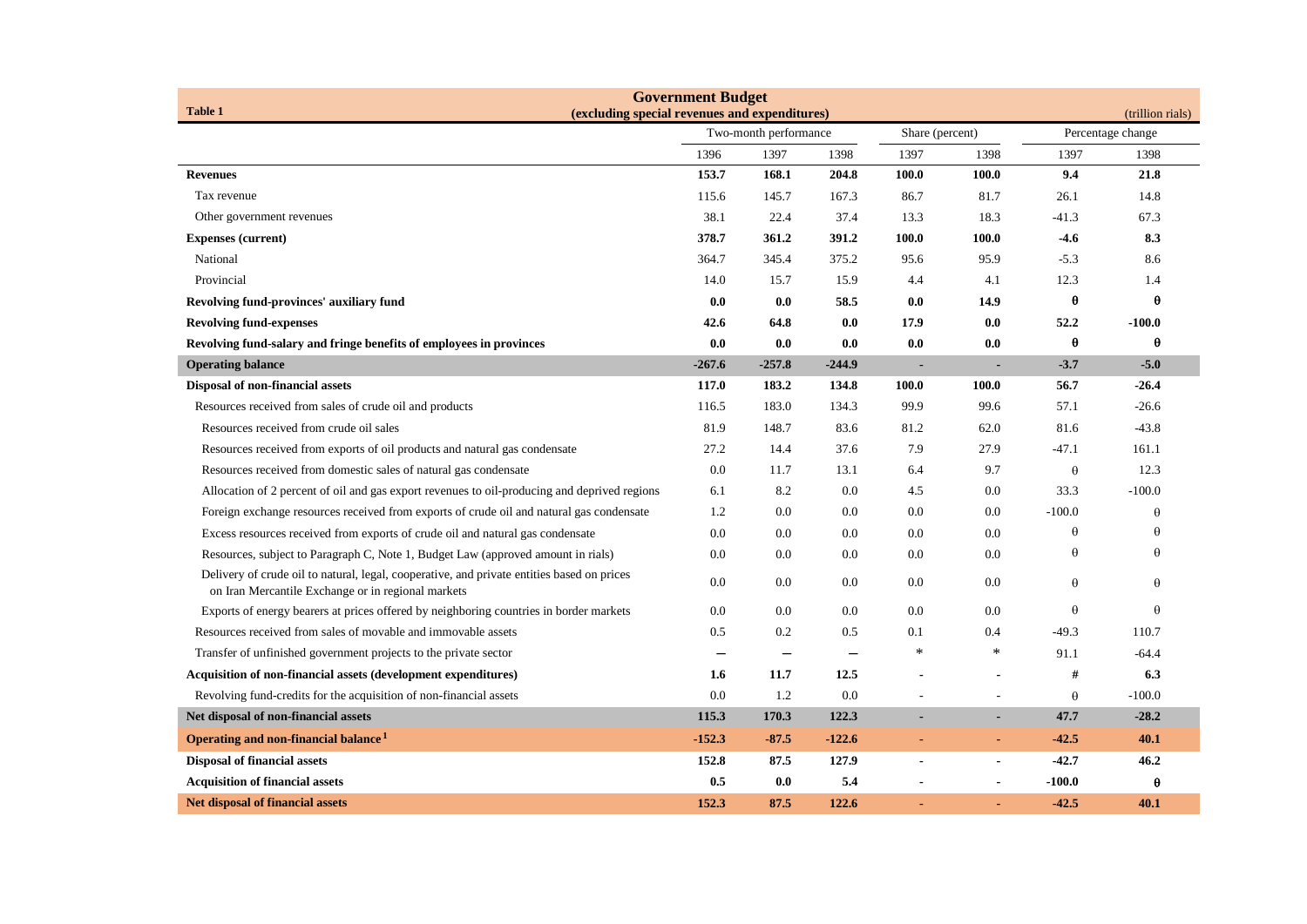Ratio analysis: (percent)

| <b>Revenues to expenses</b>                                                                                        | 40.6    | 46.5    | 52.3    |
|--------------------------------------------------------------------------------------------------------------------|---------|---------|---------|
| Tax revenue to expenses                                                                                            | 30.5    | 40.3    | 42.8    |
| Other government revenues to expenses                                                                              | 10.1    | 6.2     | 9.6     |
| Sum of revenues and disposal of non-financial assets to<br>sum of expenses and acquisition of non-financial assets |         | 94.2    | 84.1    |
| Tax revenue to sum of expenses and acquisition of non-financial assets                                             | 30.4    | 39.1    | 41.5    |
| Other government revenues to sum of expenses and acquisition of non-financial assets                               | 10.0    | 6.0     | 9.3     |
| Crude oil sales to sum of expenses and acquisition of non-financial assets                                         | 21.5    | 39.9    | 20.7    |
| Operating and non-financial balance to sum of expenses and acquisition of non-financial assets                     | $-40.0$ | $-23.5$ | $-30.4$ |
| Acquisition of non-financial assets to crude oil sales                                                             |         | 7.9     | 14.9    |
| Acquisition of non-financial assets to expenses                                                                    | 0.4     | 3.2     | 3.2     |

Source: Treasury General, Ministry of Economic Affairs and Finance

<sup>1</sup> It is the sum of the operating balance and the net disposal of non-financial assets.

 $\theta$  Calculation of percentage change is not possible.

**#** More than 1000 percent increase.

Figure is not a significant decimal fraction.

─ Negligible fraction.